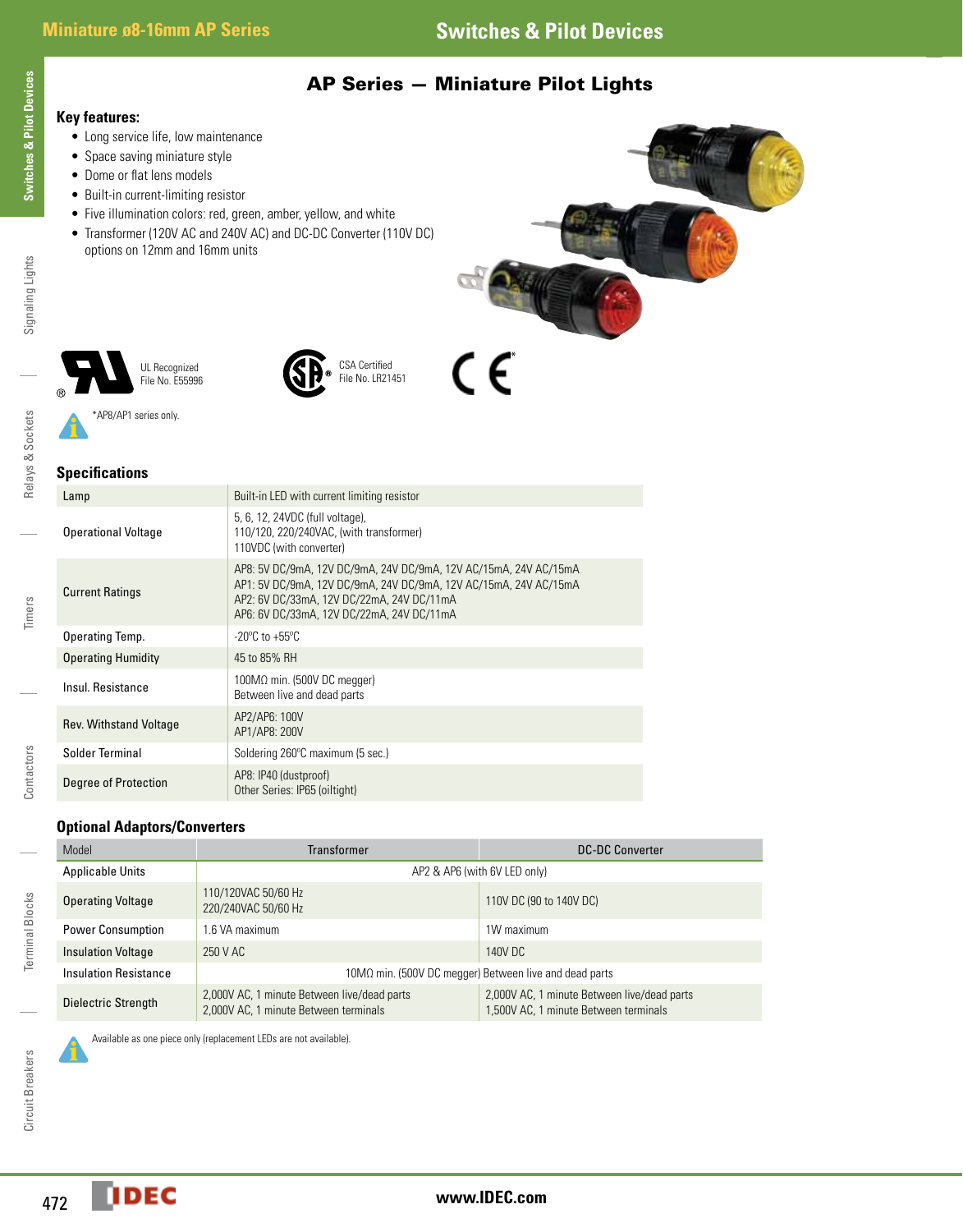## **Miniature Pilot Lights**

#### **AP Miniature Pilot Lights - ø8 & ø10mm**

|                                           | Style | Lens Style | <b>Operating Voltage</b>               | <b>Part Numbers</b>    |                        |  |
|-------------------------------------------|-------|------------|----------------------------------------|------------------------|------------------------|--|
|                                           |       | Dome       | 5V DC +/- 5%<br>12V AC/DC +/-10%       | AP8M255-2<br>AP8M211-2 | 2 Color Codes<br>Color |  |
| AP8 Series - Ø8mm                         |       |            | 24V AC/DC +/- 10%<br>$5V$ DC +/- $5%$  | AP8M222-2<br>AP8M155-2 | Amber                  |  |
| AP1 Series - Ø10mm                        |       | Flat       | 12V AC/DC +/- 10%                      | AP8M111-2              | Green                  |  |
|                                           |       |            | 24V AC/DC +/- 10%                      | AP8M122-2              | Red                    |  |
|                                           |       | Dome       | $5V$ DC +/- $5%$<br>12V AC/DC +/-10%   | AP1M255-2<br>AP1M211-2 | Blue                   |  |
|                                           |       |            | 24V AC/DC +/- 10%                      | AP1M222-2              | Warm White             |  |
|                                           |       | Flat       | $5V$ DC +/- $5%$                       | AP1M155-2              | Cool White             |  |
|                                           |       |            | 12V AC/DC +/- 10%<br>24V AC/DC +/- 10% | AP1M111-2<br>AP1M122-2 | Yellow                 |  |
| 1. In place of 2, specify the color code. |       |            |                                        |                        |                        |  |

Code Amber A n G  $\sf R$  $S^*$ /hite W hite PW Yellow **Y** 



wailable in only the AP8 and<br>AP1 series.

#### **AP Miniature Pilot Lights - ø12 & ø16mm**

2. For dimensions, see page 475. 3. For accessories, see page 474.

| Style              |  | Lens Style | <b>Operating Voltage</b>                          | <b>Part Numbers</b>                 |               |              |
|--------------------|--|------------|---------------------------------------------------|-------------------------------------|---------------|--------------|
| AP2 Series - Ø12mm |  | Dome       | 6V DC +/- $5\%$<br>12V DC +/-10%<br>24V DC +/-10% | AP2M266-2<br>AP2M211-2<br>AP2M222-2 |               |              |
|                    |  |            | 6V DC +/- 5%                                      | AP2M166-2                           | 2 Color Codes |              |
|                    |  | Flat       | 12V DC +/-10%<br>24V DC +/-10%                    | AP2M111-2<br>AP2M122-2              | Color         | Code         |
|                    |  | Dome       | 6V DC +/- 5%                                      | AP6M266-2                           | Amber         | $\mathsf{A}$ |
|                    |  |            | 12V DC +/-10%                                     | AP6M211-2                           | Green         | G            |
|                    |  |            | 24V DC +/-10%                                     | AP6M222-2                           | Red           | $\mathsf{R}$ |
| AP6 Series - Ø16mm |  | Flat       | 6V DC +/- 5%                                      | AP6M166-2                           | Warm White    | W            |
|                    |  |            | 12V DC +/-10%                                     | AP6M111-2                           | Yellow        | $\vee$       |
|                    |  |            | 24V DC +/-10%                                     | AP6M122-2                           |               |              |
|                    |  |            |                                                   |                                     |               |              |

1. In place of 2, specify the color code. 2. For dimensions, see page 475.

3. For accessories, see page 474.

#### **Optional Transformers and DC-DC Converters** (for AP2 and AP6 only)

|       | Voltage                | <b>Part Numbers</b>        |                        |                             |
|-------|------------------------|----------------------------|------------------------|-----------------------------|
| Style |                        |                            | Used with AP2 Series   | <b>Used with AP6 Series</b> |
|       | Transformer            | 110/120V AC<br>220/240V AC | AP2-0126D<br>AP2-0246D | AP6-0126D<br>AP6-0246D      |
|       | <b>DC-DC Converter</b> | 110V DC<br>(90-140V DC)    | AP2-016DD              | AP6-016DD                   |



1. Optional Transformers and DC-DC converters snap onto the back of AP2 or AP6 pilot lights.

2. Transformers and DC-DC Converters step down to 6V.

3. For dimensions, see page 475.

Terminal Blocks

**Terminal Blocks**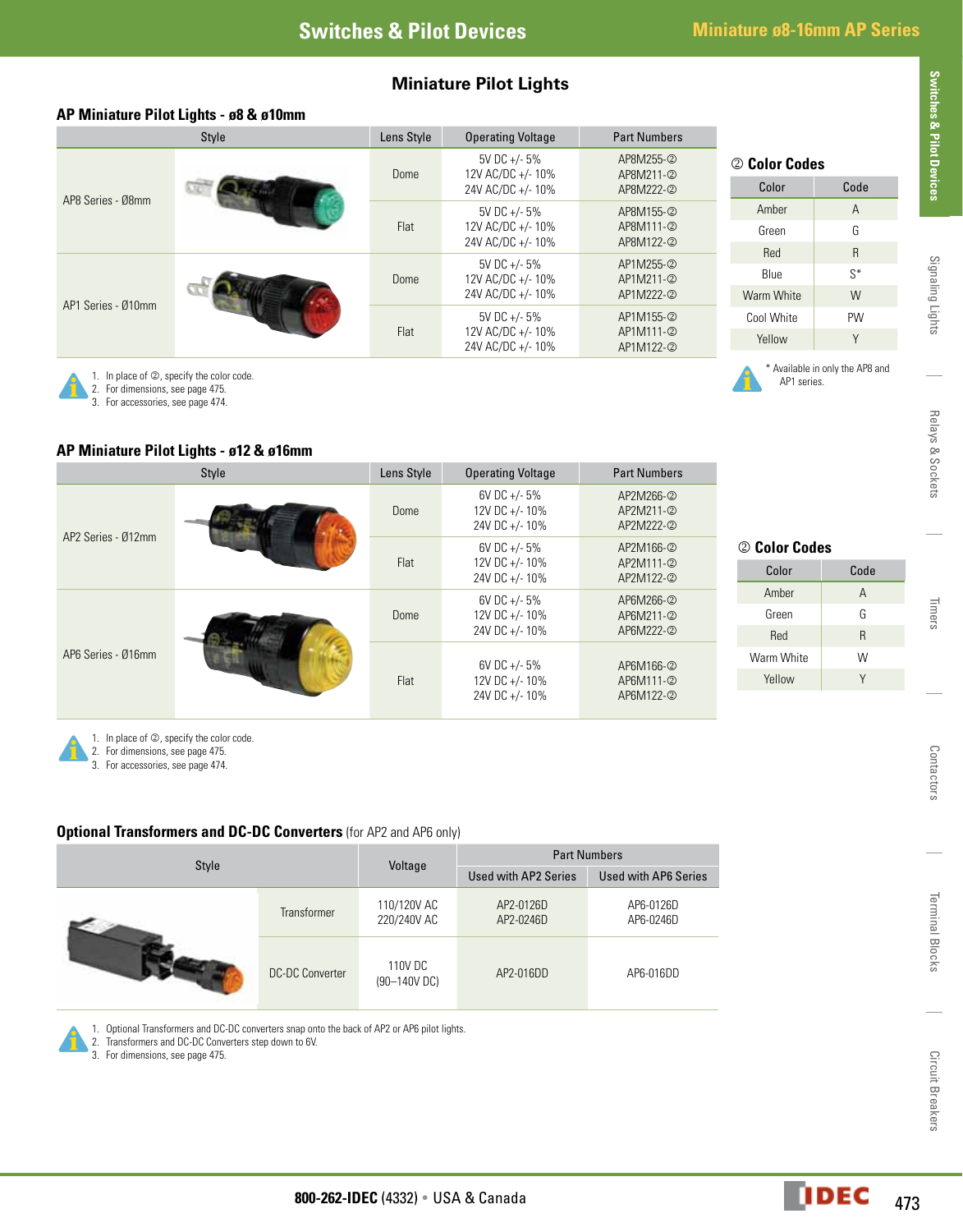# **Miniature ø8-16mm AP Series Switches & Pilot Devices**

| <b>Accessories - AP Series</b> |  |
|--------------------------------|--|
|--------------------------------|--|

| <b>Switches &amp; Pilot Devices</b> | <b>Accessories - AP Series</b> |                                                                                                                               |                                                             |                                                        |                    |  |  |  |  |
|-------------------------------------|--------------------------------|-------------------------------------------------------------------------------------------------------------------------------|-------------------------------------------------------------|--------------------------------------------------------|--------------------|--|--|--|--|
|                                     | <b>Item</b>                    | Appearance                                                                                                                    | <b>Description</b>                                          | <b>Used With</b>                                       | <b>Part Number</b> |  |  |  |  |
|                                     |                                |                                                                                                                               |                                                             | Ø 16mm units                                           | MT-001             |  |  |  |  |
|                                     | Locking Ring                   | Made of metal. Used for tightening plastic locking ring<br>during installation. Tightening torque should not exceed<br>Wrench |                                                             | $Ø$ 12mm units                                         | MT-002             |  |  |  |  |
|                                     |                                |                                                                                                                               | 3kgf-cm                                                     | Ø 10mm units                                           | MT-003             |  |  |  |  |
|                                     |                                | Ø 8mm units                                                                                                                   | MT-004                                                      |                                                        |                    |  |  |  |  |
|                                     |                                |                                                                                                                               |                                                             | Unused 8mm panel cutouts                               | AL-B8              |  |  |  |  |
|                                     | Mounting<br>Hole Plug          |                                                                                                                               | Made of rubber. Fills unused mounting holes to provide IP65 | Unused 10mm panel cutouts                              | AL-B1              |  |  |  |  |
|                                     |                                |                                                                                                                               | protection                                                  | Unused 12mm panel cutouts                              | $AL-B2$            |  |  |  |  |
|                                     |                                |                                                                                                                               |                                                             | Unused 16mm panel cutouts                              | AL-B6              |  |  |  |  |
| Signaling Lights                    | Transformer<br>Removal Tool    |                                                                                                                               | A Series Blank/Lens Removal Tool                            | AP2 and AP6 snap on transformer<br>and DC-DC converter | MT-100             |  |  |  |  |
|                                     |                                |                                                                                                                               |                                                             | <b>AP1M Flat</b>                                       | AP1M-L1-2          |  |  |  |  |
|                                     |                                |                                                                                                                               |                                                             | AP1M Dome                                              | AP1M-L2-2          |  |  |  |  |
|                                     | Replacement                    |                                                                                                                               |                                                             | <b>AP2M Flat</b>                                       | AP2M-L1-2          |  |  |  |  |
| Sockets                             | Lenses                         |                                                                                                                               | Lenses (included with all units).                           | AP2M Dome                                              | AP2M-L2-2          |  |  |  |  |
| elays &                             |                                |                                                                                                                               |                                                             | AP6M Flat                                              | AP6M-L1-2          |  |  |  |  |
|                                     |                                |                                                                                                                               |                                                             | AP6M Dome                                              | AP6M-L2-2          |  |  |  |  |

Relays & Sockets Relays & Sockets

Timers



1. In place of 2, specify the Lens Color Code.

2. Internal LED is fixed and cannot be removed or replaced.

#### k **Lens Color Codes**

| Color                                      | Code  |  |  |  |  |
|--------------------------------------------|-------|--|--|--|--|
| Amber                                      | А     |  |  |  |  |
| Green                                      | G     |  |  |  |  |
| Red                                        | R     |  |  |  |  |
| Blue                                       | $S^*$ |  |  |  |  |
| White                                      | W     |  |  |  |  |
| Yellow                                     | Y     |  |  |  |  |
| *Blue available in AP8/AP1<br>series only. |       |  |  |  |  |